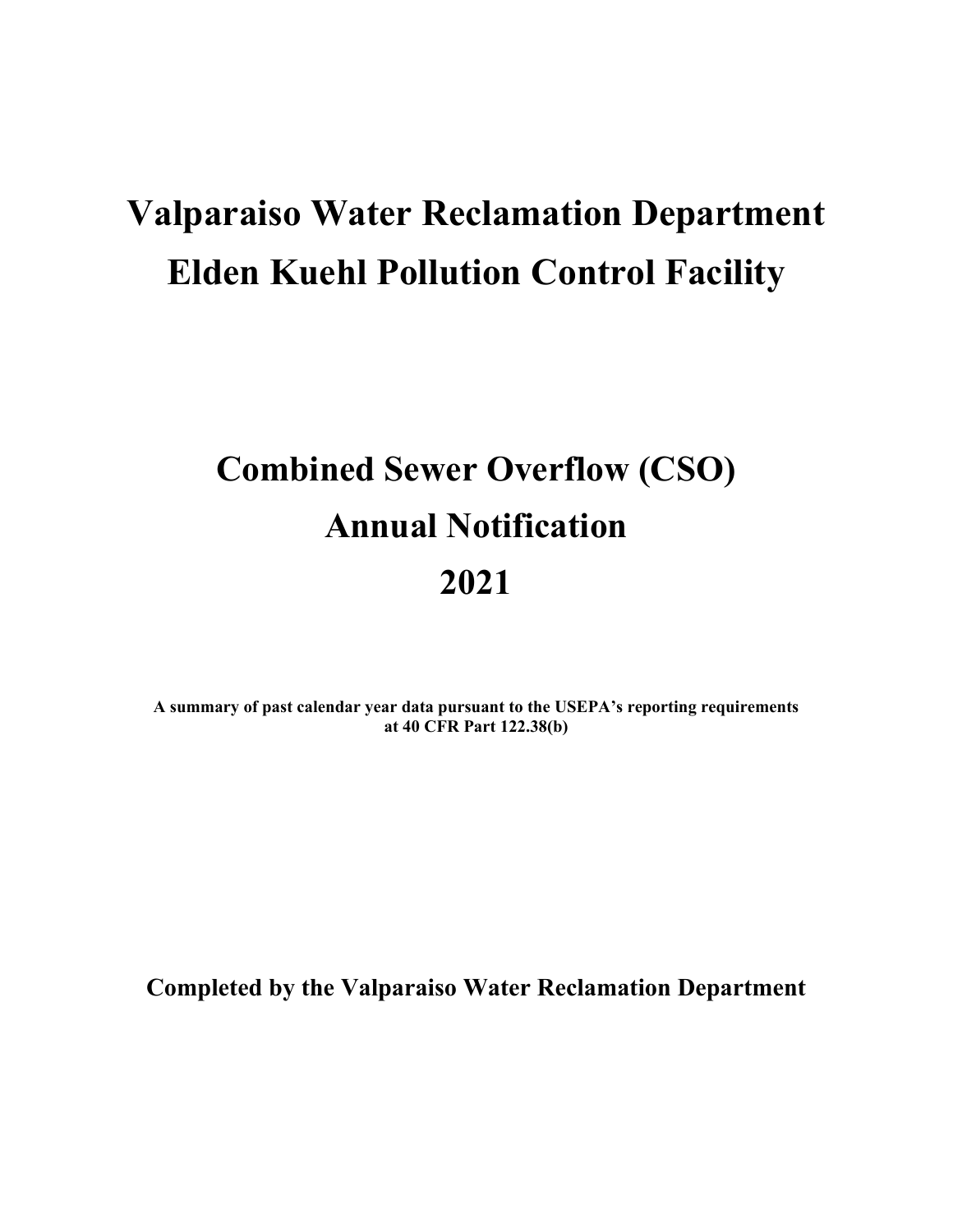# **Table of Contents**

**\_\_\_\_\_\_\_\_\_\_\_\_\_\_\_\_\_\_\_\_\_\_\_\_\_\_\_\_\_\_\_\_\_\_\_\_\_\_\_\_\_\_\_\_\_\_\_\_\_\_\_\_\_\_\_\_\_\_\_\_\_\_\_\_\_\_\_\_\_\_\_\_\_\_\_\_\_\_\_\_\_\_\_\_\_\_\_\_\_\_\_\_\_** 

- 1. Description and Location of designated Combined Sewer Overflow (CSO) Discharge Point Receiving Stream Treatment Provided Public Access Areas (that may be affected)
- 2. Flow and Precipitation Data Summary
- 3. Wet Weather Results Summary
- 4. Dry Weather Results Summary
- 5. Permittee Contact Information
- 6. Nine (9) Minimum Control Summary
- 7. Long-Term Control Plan

# **Tables**

- 1. Table 1 Flow and Precipitation Data Summary for 2021
- 2. Table 2 Wet Weather Results Summary for 2021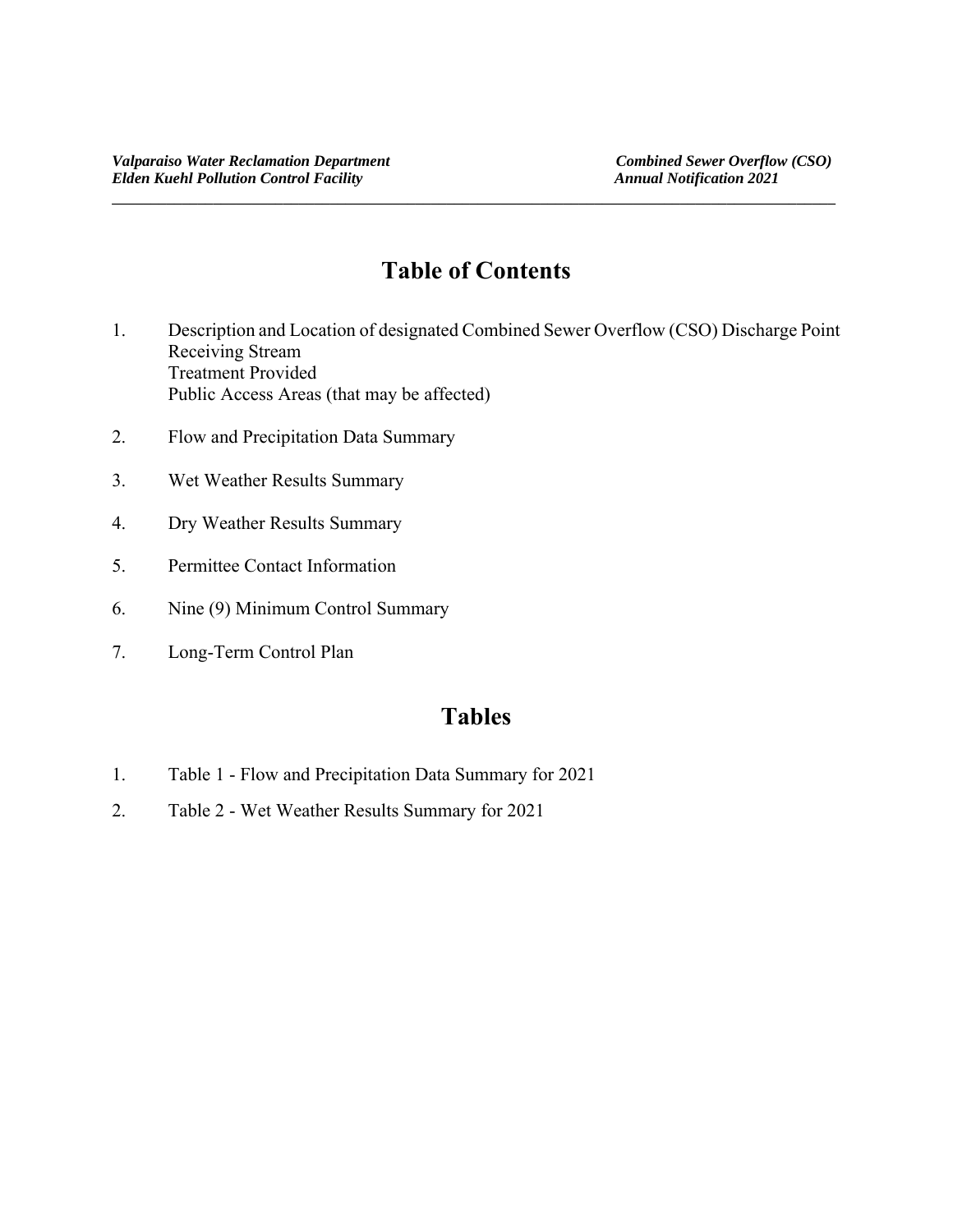## **1. Description and Location of CSO, Receiving Stream, Treatment Provided and Public Access Areas (that may be affected)**

**\_\_\_\_\_\_\_\_\_\_\_\_\_\_\_\_\_\_\_\_\_\_\_\_\_\_\_\_\_\_\_\_\_\_\_\_\_\_\_\_\_\_\_\_\_\_\_\_\_\_\_\_\_\_\_\_\_\_\_\_\_\_\_\_\_\_\_\_\_\_\_\_\_\_\_\_\_\_\_\_\_\_\_\_\_\_\_\_\_\_\_\_\_** 

The City of Valparaiso's Wastewater Treatment Plant (WWTP), known as the Elden Kuehl Pollution Control Facility (EKPCF), has a wet weather treatment facility (WWTF) with only one (1) Combined Sewer Overflow (CSO) Outfall that is designated as Outfall #002. This outfall is located at Latitude: 47° 27' 55" N, Longitude: 87° 04' 24" W and is approved by the Indiana Department of Environmental Management (IDEM) for precipitation related discharges when plant influent flows exceed the EKPCF's peak hourly design rate of 18.0 million gallons.

The WWTF provides primary clarification, disinfection with sodium hypochlorite and neutralization with sodium bisulfite to combined wet weather and sanitary wastewaters before discharging into the plant's receiving waters known as Salt Creek in Porter County, Indiana. The City of Valparaiso's Creekside Golf Course is the only public access location downstream of the WWTF and CSO Outfall along Salt Creek.

### **2. Flow and Precipitation Data Summary**

There were three (3) wet weather events experienced by the EKPCF in 2021. They were caused by excessive rain fall and/or snow melt. The flow and precipitation data during these events are summarized in Table 1 below:

## **Table 1**

#### **Flow and Precipitation Data Summary 2021**

|                                                                                                         |      | <b>WWTP Influent Data</b>      | <b>Precipitation Data</b>         |                                                            |                                           |                                          |  |  |  |  |
|---------------------------------------------------------------------------------------------------------|------|--------------------------------|-----------------------------------|------------------------------------------------------------|-------------------------------------------|------------------------------------------|--|--|--|--|
| Average<br>Daily Flow*<br>Date                                                                          |      | Peak<br><b>Hourly</b><br>Flow* | <b>Time</b><br>Precip.<br>Began** | Precip.<br><b>Duration</b><br>$\text{Hours}$ <sup>**</sup> | <b>Total</b><br><b>Daily</b><br>Precip.** | <b>Peak Intensity</b><br>(Inches/Hour)** |  |  |  |  |
| 5/9/2021                                                                                                | 6.55 | 20.0                           | $12:00$ a.m.                      | 12.5                                                       | 2.34                                      | 1.5                                      |  |  |  |  |
| 7/12/2021                                                                                               | 0.91 | 19.0                           | $3:00$ p.m.                       | 2.0                                                        | 1.89                                      | 9.8                                      |  |  |  |  |
| 10/25/2021                                                                                              | 4.50 | 19.5                           | $12:00$ a.m.                      | 12.0                                                       | 0.92                                      | 1.8                                      |  |  |  |  |
| *In Million Gallons per Day                                                                             |      |                                |                                   |                                                            |                                           |                                          |  |  |  |  |
| **May include consecutive days reported as a singular event as required by the IDEM issued NPDES Permit |      |                                |                                   |                                                            |                                           |                                          |  |  |  |  |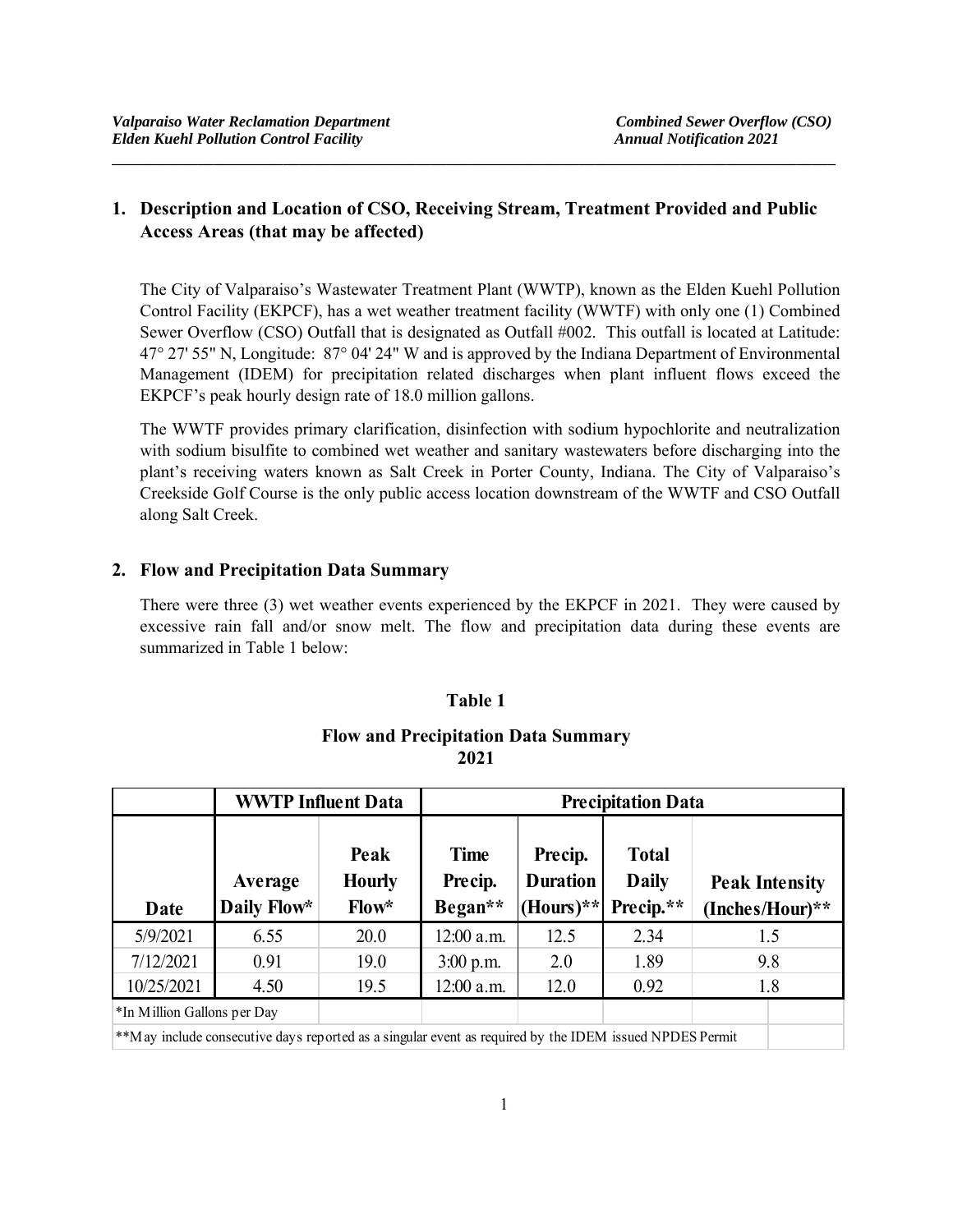#### **3. Wet Weather Results Summary**

There were three (3) wet weather events experienced by the EKPCF in 2021. These wet weather events are summarized, including required analytical data, in Table 2 below:

#### **Table 2**

### **Wet Weather Results Summary 2021**

|            |                       |                               | Approximate   Measured |                   |      |            |     |          | E. Coli        |
|------------|-----------------------|-------------------------------|------------------------|-------------------|------|------------|-----|----------|----------------|
|            | <b>Cause for Wet</b>  |                               | <b>Duration</b>        | Volume in   CBOD5 |      | <b>TSS</b> | pH  | pH       | <b>CFU/100</b> |
| Date       | <b>Weather Event</b>  | Location                      | (Hours)                | <b>MGD</b>        | mg/L | mg/L       |     | High Low | mL             |
| 5/9/2021   | <b>Excessive Rain</b> | Outfall #002                  | 12.5                   | 6.55              | 27   | 46         | 7.3 | 6.2      |                |
| 7/12/2021  |                       | Excessive Rain   Outfall #002 | 2.0                    | 0.91              | 54   | 91         | 6.9 | 5.9      | 27,158         |
| 10/25/2021 | Excessive Rain        | Outfall #002                  | 12.0                   | 4.50              | 28   | 66         | 7.1 | 5.7      | 6              |
|            |                       |                               |                        |                   |      |            |     |          |                |
|            |                       |                               |                        |                   |      |            |     |          |                |

#### **4. Dry Weather Results Summary**

There were no dry weather CSO Events experienced by the EKPCF in 2021.

#### **5. Permittee Contact Information**

Valparaiso City Utilities Water Reclamation Department 1251 Joliet Road Valparaiso, Indiana 46385 (219) 462-6174

#### **6. Nine Minimum Controls (NMC) Summary**

#### **NMC1: Proper Operation and Regular Maintenance**

The Valparaiso City Utilities Collection and Distribution  $(C & D)$  Department regularly maintains the City of Valparaiso's Sanitary and Stormwater Collection Systems with 23 employees, one (1) Vactor truck (sewer cleaning), one (1) video inspection truck, pick-up trucks, other work trucks, a backhoe and an excavator. The C & D Department also has GIS and locating capabilities along with an annual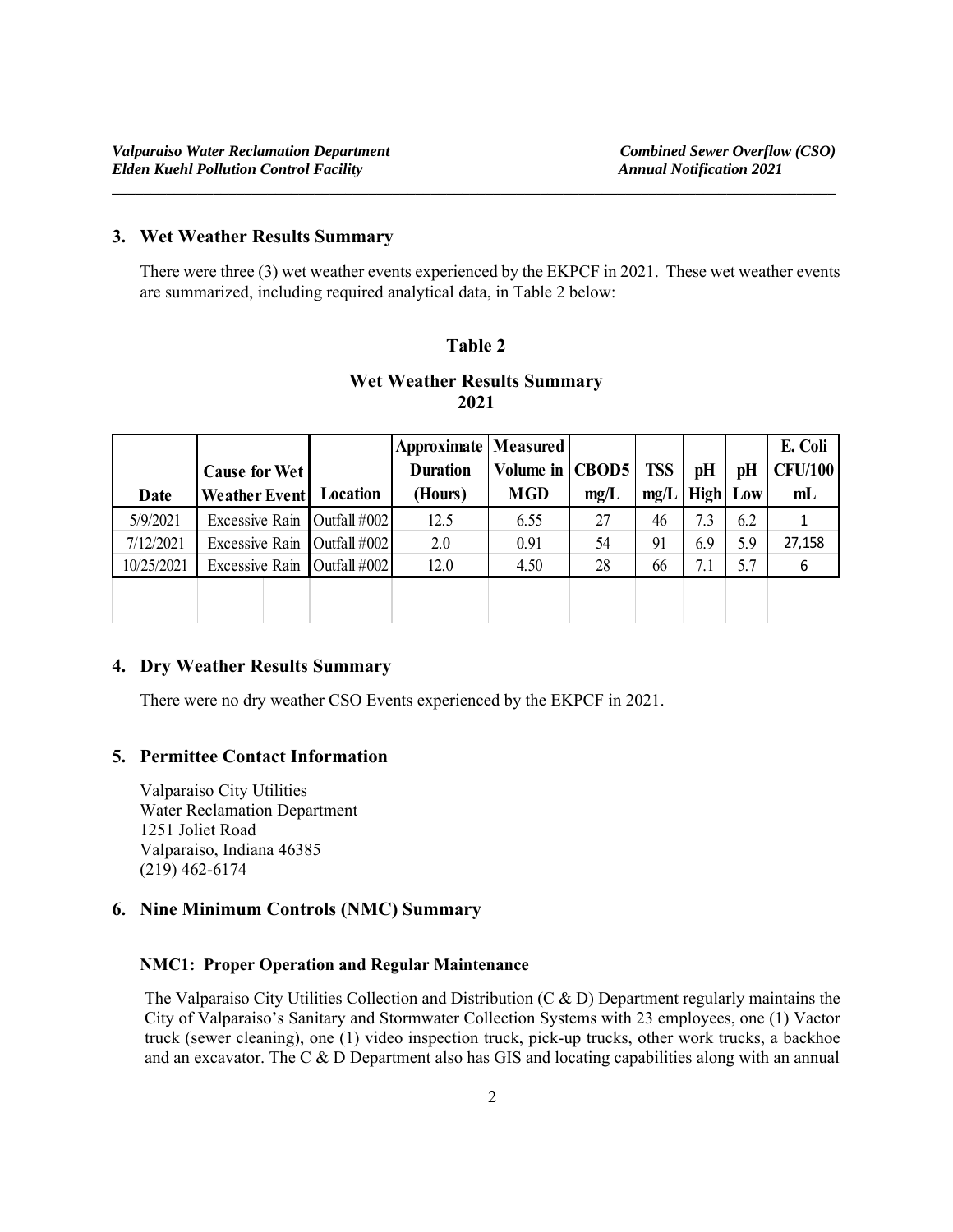capital improvement plan for the collection system. A preventative maintenance program is in place utilizing the City's *Work Management System* to ensure equipment is maintained on a frequent basis.

**\_\_\_\_\_\_\_\_\_\_\_\_\_\_\_\_\_\_\_\_\_\_\_\_\_\_\_\_\_\_\_\_\_\_\_\_\_\_\_\_\_\_\_\_\_\_\_\_\_\_\_\_\_\_\_\_\_\_\_\_\_\_\_\_\_\_\_\_\_\_\_\_\_\_\_\_\_\_\_\_\_\_\_\_\_\_\_\_\_\_\_\_\_** 

#### **NMC2: Maximization of Storage in the Collection System**

The City of Valparaiso currently has only one (1) CSO outfall located at the WWTP. There are currently no inlet restrictions for the combined sewer area and the City's Collection System is maximized for storage during wet weather events. Previous engineering studies from 1994 and 2000 showed capacity remaining in the system as noted in the Water Reclamation Department's approved CSOOP.

#### **NMC3: Pretreatment Program Review**

The Valparaiso Water Reclamation Department's IDEM approved Industrial Pretreatment Program is designed, among other responsibilities, to prevent non-domestic type pollutants from entering into the City's Collection System. This would then prevent these types of pollutants from potentially arriving at the EKPCF and further entering the WWTF during wet weather events which ultimately discharges through the CSO Outfall and into the receiving stream. The Pretreatment Program includes a Laboratory/Pretreatment Administrator and a Pretreatment/Laboratory Analyst Technician.

The Pretreatment Program's work includes classification, permitting, inspections, analysis, compliance monitoring and enforcement of all users of the City's Collection System which includes, but is not limited to, four (4) significant industrial users.

#### **NMC4: Maximization of Flow to the WWTP**

The Valparaiso City Utilities' IDEM approved Long-Term Control Plan (LTCP) was completed in December of 2011 and included a Phase I and Phase II expansion of the EKPCF to an average daily flow of 8.0 MGD and a wet weather flow of 18.0 MGD. This plant expansion was from a prior 6.0 MGD average daily flow and a wet weather flow of 9.0 MGD in order to allow for a two (2) fold increase in wet weather flow treatment capabilities at the EKPCF.

#### **NMC5: Prevention of Dry Weather Discharges**

The EKPCF's CSO structures and WWTF are reviewed by operational staff daily. A preventative maintenance program is in place utilizing the City's *Work Management System* to ensure equipment is maintained on a frequent basis.

The C & D Department has a televising truck and one (1) Vactor (sewer cleaning) trucks to inspect and maintain the collection system.

There were no dry weather CSO Events experienced by the EKPCF in 2020. If a dry weather overflow event does occur, it is properly reported to the IDEM and kept on file at the EKPCF.